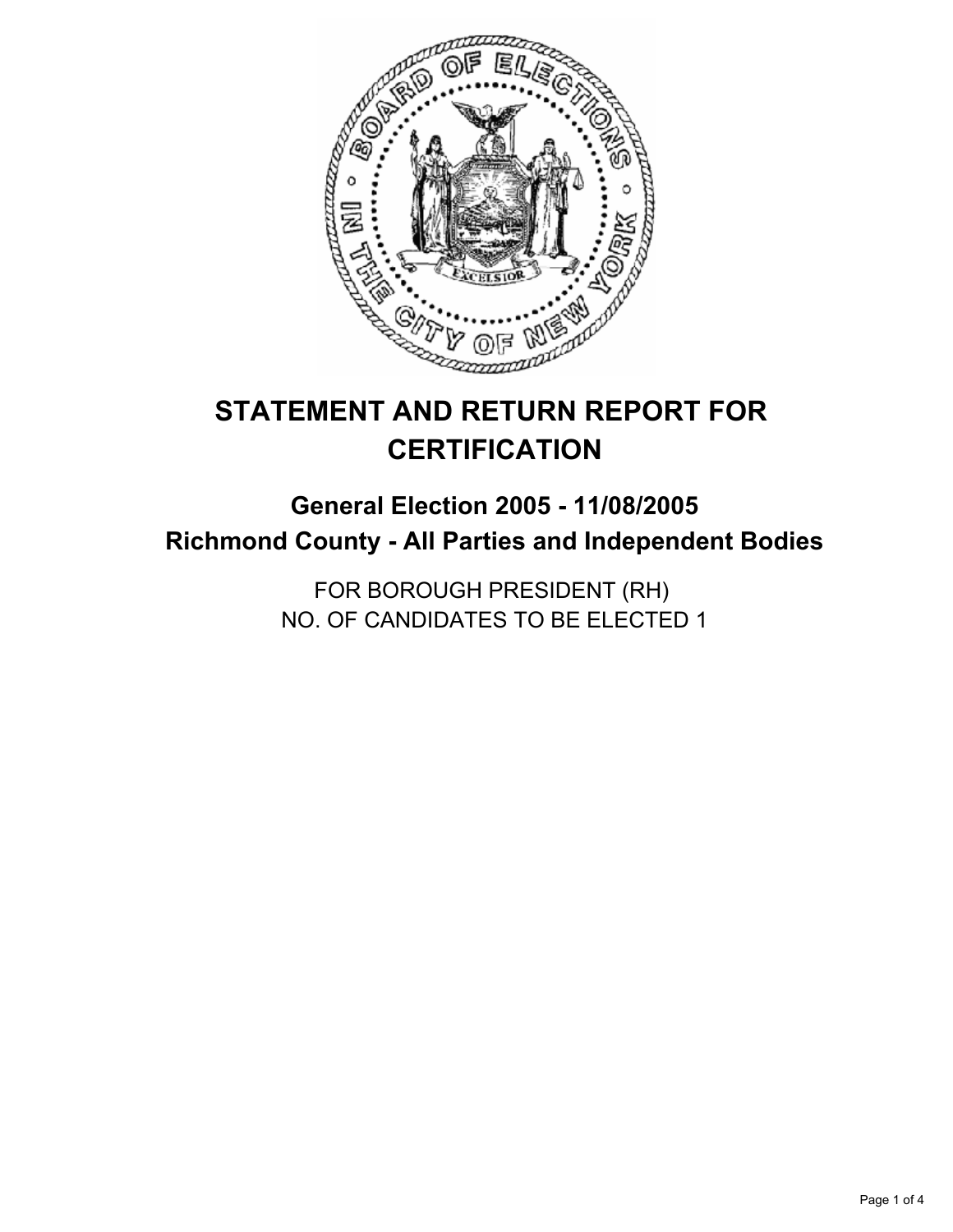

#### **ASSEMBLY DISTRICT 60**

| <b>PUBLIC COUNTER</b>           | 15,546 |
|---------------------------------|--------|
| <b>EMERGENCY</b>                | 0      |
| ABSENTEE/MILITARY               | 473    |
| <b>AFFIDAVIT</b>                | 180    |
| <b>TOTAL BALLOTS</b>            | 16,199 |
| JAMES P MOLINARO (REPUBLICAN)   | 8,552  |
| JOHN V LUISI (DEMOCRATIC)       | 4,778  |
| JOHN V LUISI (INDEPENDENCE)     | 488    |
| JAMES P MOLINARO (CONSERVATIVE) | 1,007  |
| JOHN V LUISI (WORKING FAMILIES) | 229    |
| <b>TOTAL VOTES</b>              | 15,054 |
| <b>UNRECORDED</b>               | 1.145  |

**ASSEMBLY DISTRICT 61**

| <b>PUBLIC COUNTER</b>             | 22,559 |
|-----------------------------------|--------|
| <b>EMERGENCY</b>                  | 27     |
| ABSENTEE/MILITARY                 | 603    |
| AFFIDAVIT                         | 331    |
| <b>TOTAL BALLOTS</b>              | 23,520 |
| JAMES P MOLINARO (REPUBLICAN)     | 8,336  |
| JOHN V LUISI (DEMOCRATIC)         | 10,339 |
| JOHN V LUISI (INDEPENDENCE)       | 707    |
| JAMES P MOLINARO (CONSERVATIVE)   | 1,111  |
| JOHN V LUISI (WORKING FAMILIES)   | 547    |
| CHRISTOPHER X. BRODEUR (WRITE-IN) |        |
| RONALD VEAL (WRITE-IN)            |        |
| <b>TOTAL VOTES</b>                | 21,042 |
| <b>UNRECORDED</b>                 | 2.478  |

#### **ASSEMBLY DISTRICT 62**

| PUBLIC COUNTER                  | 25,904 |
|---------------------------------|--------|
| <b>EMERGENCY</b>                | 11     |
| ABSENTEE/MILITARY               | 653    |
| AFFIDAVIT                       | 196    |
| <b>TOTAL BALLOTS</b>            | 26,764 |
| JAMES P MOLINARO (REPUBLICAN)   | 14,736 |
| JOHN V LUISI (DEMOCRATIC)       | 7,509  |
| JOHN V LUISI (INDEPENDENCE)     | 870    |
| JAMES P MOLINARO (CONSERVATIVE) | 1,670  |
| JOHN V LUISI (WORKING FAMILIES) | 319    |
| DIANE SORVINO (WRITE-IN)        |        |
| <b>TOTAL VOTES</b>              | 25,105 |
| <b>UNRECORDED</b>               | 1.659  |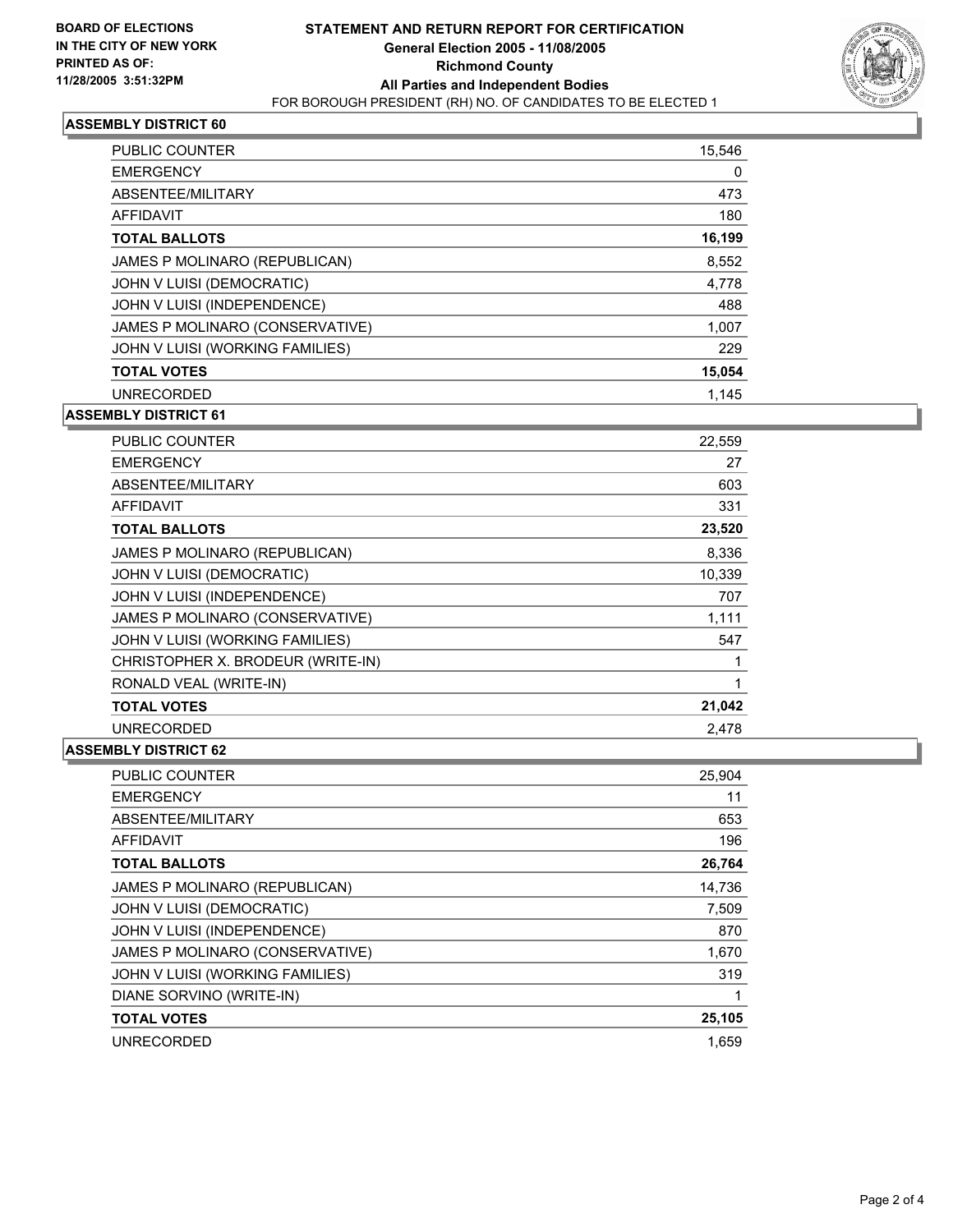

#### **ASSEMBLY DISTRICT 63**

| PUBLIC COUNTER                  | 22,355 |
|---------------------------------|--------|
| <b>EMERGENCY</b>                | 22     |
| ABSENTEE/MILITARY               | 661    |
| AFFIDAVIT                       | 231    |
| <b>TOTAL BALLOTS</b>            | 23,269 |
| JAMES P MOLINARO (REPUBLICAN)   | 11,864 |
| JOHN V LUISI (DEMOCRATIC)       | 7,446  |
| JOHN V LUISI (INDEPENDENCE)     | 522    |
| JAMES P MOLINARO (CONSERVATIVE) | 1,156  |
| JOHN V LUISI (WORKING FAMILIES) | 269    |
| ERIC VITALIANO (WRITE-IN)       |        |
| <b>TOTAL VOTES</b>              | 21,258 |
| <b>UNRECORDED</b>               | 2.011  |